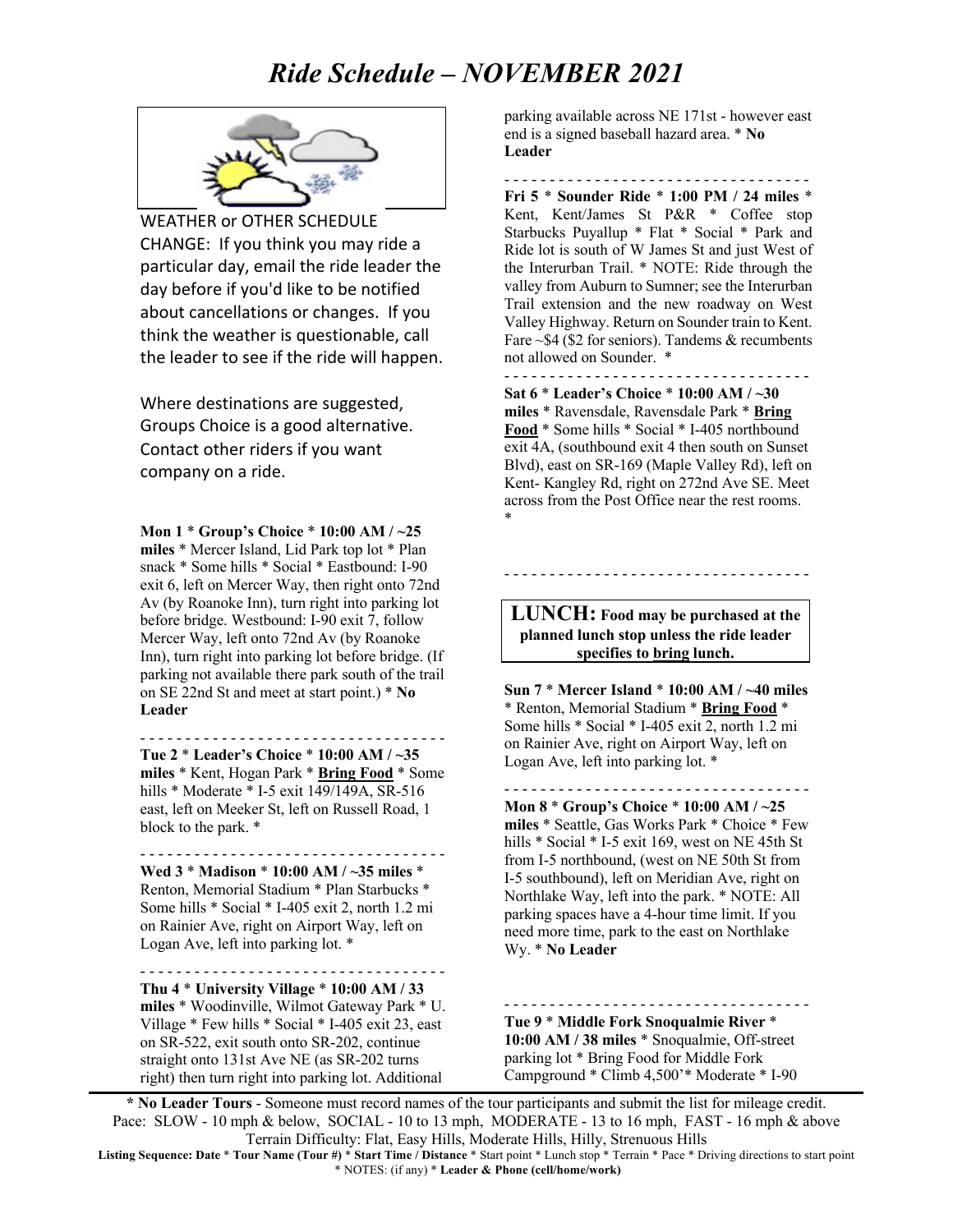## *Ride Schedule – NOVEMBER 2021*

exit 25 (SR-18). Turn left (north) on SE Snoqualmie Parkway for 4.1 miles to light. Turn right on Railroad Ave and go 0.5 miles. Turn right on Fir St (1 block short of Rail Station), park in off street lot on right. \* NOTE: https://www.strava.com/routes/28803325452710 71156 \*

- - - - - - - - - - - - - - - - - - - - - - - - - - - - - - - - - - **Wed 10** \* **Mercer Island & Madison** \* **10:00 AM / 25-30 miles** \* Mercer Island, Lid Park top lot \* Bring snack for Madison Park \* Some hills \* Social \* Eastbound: I-90 exit 6, left on Mercer Way, then right onto 72nd Ay (by Roanoke Inn). turn right into parking lot before bridge. Westbound: I-90 exit 7, follow Mercer Way, left onto 72nd Av (by Roanoke Inn), turn right into parking lot before bridge. (If parking not available there park south of the trail on SE 22nd St and meet at start point.) \*

- - - - - - - - - - - - - - - - - - - - - - - - - - - - - - - - - - **Thu 11** \* **Ballard (or choice)** \* **10:00 AM / 30 miles** \* Bothell, Sammamish River Park (unpaved trail access parking lot) \* Ballard \* Nearly flat \* Social \* I-405 exit 23, SR-522 west, right on Kaysner Way, left at stop onto Main St, left on 102nd St, cross bridge and right into gravel parking lot. \* **No Leader**

- - - - - - - - - - - - - - - - - - - - - - - - - - - - - - - - - - **Sat 13** \* **Leader's Choice** \* **10:00 AM / ~35 miles** \* Kent, Hogan Park \* **Bring Food** \* Some hills \* Moderate \* I-5 exit 149/149A, SR-516 east, left on Meeker St, left on Russell Road, 1 block to the park. \*

- - - - - - - - - - - - - - - - - - - - - - - - - - - - - - - - - - **Sun 14** \* **Enumclaw** \* **10:00 AM / ~35 miles** \* Ravensdale, Ravensdale Park \* Starbucks \* Some hills \* Social \* I-405 northbound exit 4A, (southbound exit 4 then south on Sunset Blvd), east on SR-169 (Maple Valley Rd), left on Kent-Kangley Rd, right on 272nd Ave SE. Meet across from the Post Office near the rest rooms. \*

**Mon 15** \* **Ron Regis to Landsburg** \* **10:00 AM / ~26 miles** \* Renton, Ron Regis Sports Park \* **Bring food** for picnic \* River grade (partly unpaved trail) \* Social \* I-405 exit 4 (southbound) or 4A (northbound), east on Maple Valley Hwy past the Maplewood Golf Course. Turn left on 149th Ave SE, entrance immediately on left. \*

- - - - - - - - - - - - - - - - - - - - - - - - - - - - - - - - - -

- - - - - - - - - - - - - - - - - - - - - - - - - - - - - - - - - - **Tue 16** \* **Leader's Choice** \* **10:00 AM / ~35** 

**miles** \* Auburn, Auburn Community and Event Center \* **Bring Food** \* Some hills \* Moderate \* Eastbound on SR-18, exit to SR-164 (Auburn Way S) turning left at the exit stoplight. Follow SR-164 for about a half mile, turn left on 9th St SE and proceed to the end of the street. Park north of the center complex. \*

- - - - - - - - - - - - - - - - - - - - - - - - - - - - - - - - - -

**Wed 17** \* **Alki** \* **10:00 AM / ~25 miles** \* Tukwila, Community Center \* Bring or buy at Alki \* Flat \* Social \* I-5 (Southbound) Exit 156, right on Interurban Ave (for 0.6 mile). [I-5 (Northbound), Exit 156 (keep right to stay on ramp to first exit), left on Interurban Ave.] Turn right on 42nd Ave S over Duwamish. Turn right on 124th and park in NE section of parking lot. \*

- - - - - - - - - - - - - - - - - - - - - - - - - - - - - - - - - - **Thu 18** \* **Alki** \* **10:00 AM / 33 miles** \* Tukwila, Bicentennial Park \* Alki \* Nearly flat \* Social \* I-405 exit 1, south on West Valley Hwy, right on Strander Blvd, cross river, immediate right into the park. Meet in car parking, past shelter, and small traffic circle. \* **No Leader**

- - - - - - - - - - - - - - - - - - - - - - - - - - - - - - - - - - **Sat 20** \* **Leader's Choice** \* **10:00 AM / 25-30 miles** \* Seattle, Seward Park picnic shelter \* Bring snack \* Few hills \* Social \* Seward Park is at Lake Washington Blvd S and South Juneau Street in Seattle. The picnic shelter is southeast of the entrance. \*

- - - - - - - - - - - - - - - - - - - - - - - - - - - - - - - - - - **Sun 21** \* **South Valley Ride** \* **10:00 AM / ~25 miles** \* Auburn, Brannan Park \* Indefinite \* Flat \* Social \* SR-167 south to 15th St NW exit, east on 15th, left on Auburn Way, right on 28th St NE to the park. \*

- - - - - - - - - - - - - - - - - - - - - - - - - - - - - - - - - -

**Mon 22** \* **Northgate** \* **10:00 AM / 15+ miles** \* Seattle, Gas Works Park \* Bring a snack \* Some hills \* Social \* I-5 exit 169, west on NE 45th St from I-5 northbound, (west on NE 50th St from I-5 southbound), left on Meridian Ave, right on Northlake Way, left into the park. \* NOTE: All parking spaces have a 4-hour time limit. If you need more time, park to the east on Northlake Wy. Plan return from Northgate via Roosevelt with a loop around Lake Union \*

- - - - - - - - - - - - - - - - - - - - - - - - - - - - - - - - - -

**\* No Leader Tours** - Someone must record names of the tour participants and submit the list for mileage credit. Pace: SLOW - 10 mph & below, SOCIAL - 10 to 13 mph, MODERATE - 13 to 16 mph, FAST - 16 mph & above Terrain Difficulty: Flat, Easy Hills, Moderate Hills, Hilly, Strenuous Hills

**Listing Sequence: Date** \* **Tour Name (Tour #)** \* **Start Time / Distance** \* Start point \* Lunch stop \* Terrain \* Pace \* Driving directions to start point \* NOTES: (if any) \* **Leader & Phone (cell/home/work)**